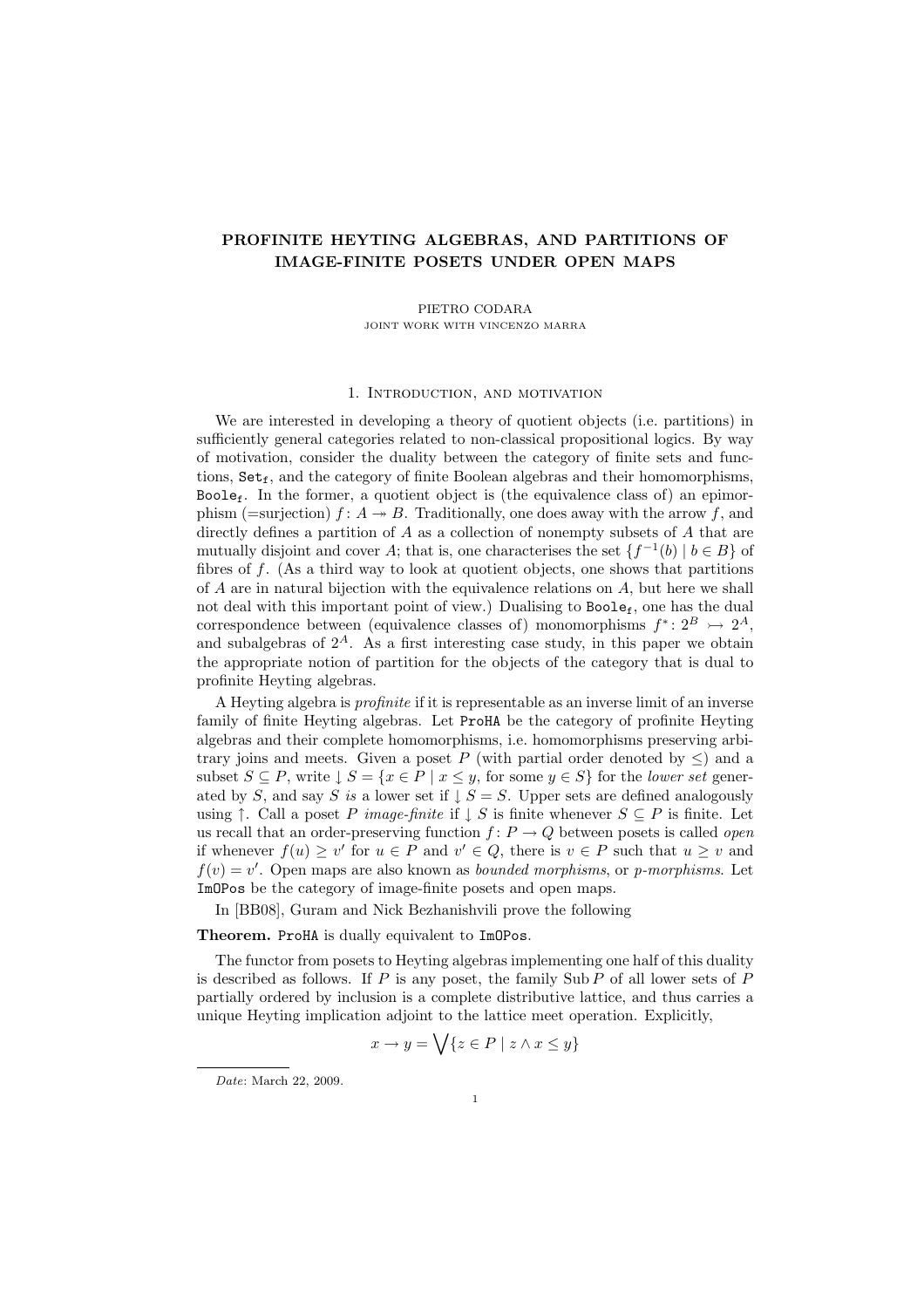for all  $x, y \in Sub P$ . If, moreover, P is image-finite, Sub P happens to be a profinite Heyting algebra. As to morphisms, given an open order-preserving map  $f: P \rightarrow$ Q, the function Sub  $f: Sub Q \to Sub P$  given by  $Q' \mapsto f^{-1}(Q')$  is a complete homomorphism of Heyting algebras. Here we omit the description of the functor from profinite Heyting algebras to image-finite posets that features in the theorem above.

Our objective, then, is to obtain a notion of partition for an image-finite poset P that (i) dualises subobjects in ProHA, and (ii) can be directly described in terms of 'parts' of  $P$ , without reference to epic arrows in  $\text{Im} \Omega$  or This we accomplish in the next section.

#### 2. Subalgebras and open partitions

Consider again the category ImOPos of image-finite posets and open maps. In the light of the foregoing discussion, we would like to define partitions of an imagefinite poset in terms of fibres of open "surjections". In categories where there is no non-trivial hierarchy of epimorphisms, we may safely let epimorphisms play the rôle that surjections play in  $\text{Set}_f$ . In the case at hand, we observe that the category ImOPos has an (epi , mono) factorisation system, that is, each morphism factorises as an epimorphism followed by a monomorphism, and this factorisation is essentially unique. Moreover, there is no other factorisation system in ImOPos. Further, in ImOPos epimorphisms are precisely surjective open maps. Finally, surjective open maps precisely correspond to monomorphisms in ProHA, hence to complete subalgebras of profinite Heyting algebras. We thus define as follows.

**Definition 2.1.** An open partition of an image-finite poset  $P$  is the set-theoretic partition  $\pi = \{B_q \mid q \in Q\}$  of P that is induced by some surjective open map  $f: P \to Q$  onto a poset  $Q$ . That is, for each  $q \in Q$ ,

$$
B_q = f^{-1}(q) = \{ p \in P \mid f(p) = q \} .
$$

**Remark 1.** With this definition, a partition of  $P$  is not *prima facie* an object of **ImOPos.** However, any open partition  $\pi$  of P carries a canonical underlying order – namely, define

if and only if

 $B_q \preceq B_u$ 

 $q \leq u$  in Q.

Obviously  $\pi$  ordered in this manner is an isomorphic copy of  $Q$ .

Our main result is that, just like in  $\texttt{Set}_f$ , in ImOPos it is possible to do away with the epimorphism f, and define partitions of image-finite posets in intrinsic terms.

**Theorem 2.2.** Let P be an image-finite poset, and let  $\pi = \{B_i \mid i \in I\}$  be a set-theoretic partition of P, where I is some index set. Then  $\pi$  is an open partition of P if and only if for each  $B_i \in \pi$  there exists a subset  $J \subseteq I$  such that

$$
\uparrow B_i = \bigcup_{j \in J} B_j \ .
$$

In this case, the underlying order  $\preceq$  of  $\pi$  is uniquely determined by

 $B_i \preceq B_j$  iff  $B_j \subseteq \uparrow B_i$  iff there are  $x \in B_i, y \in B_j$  with  $x \leq y$ ,

for each  $B_i, B_j \in \pi$ .